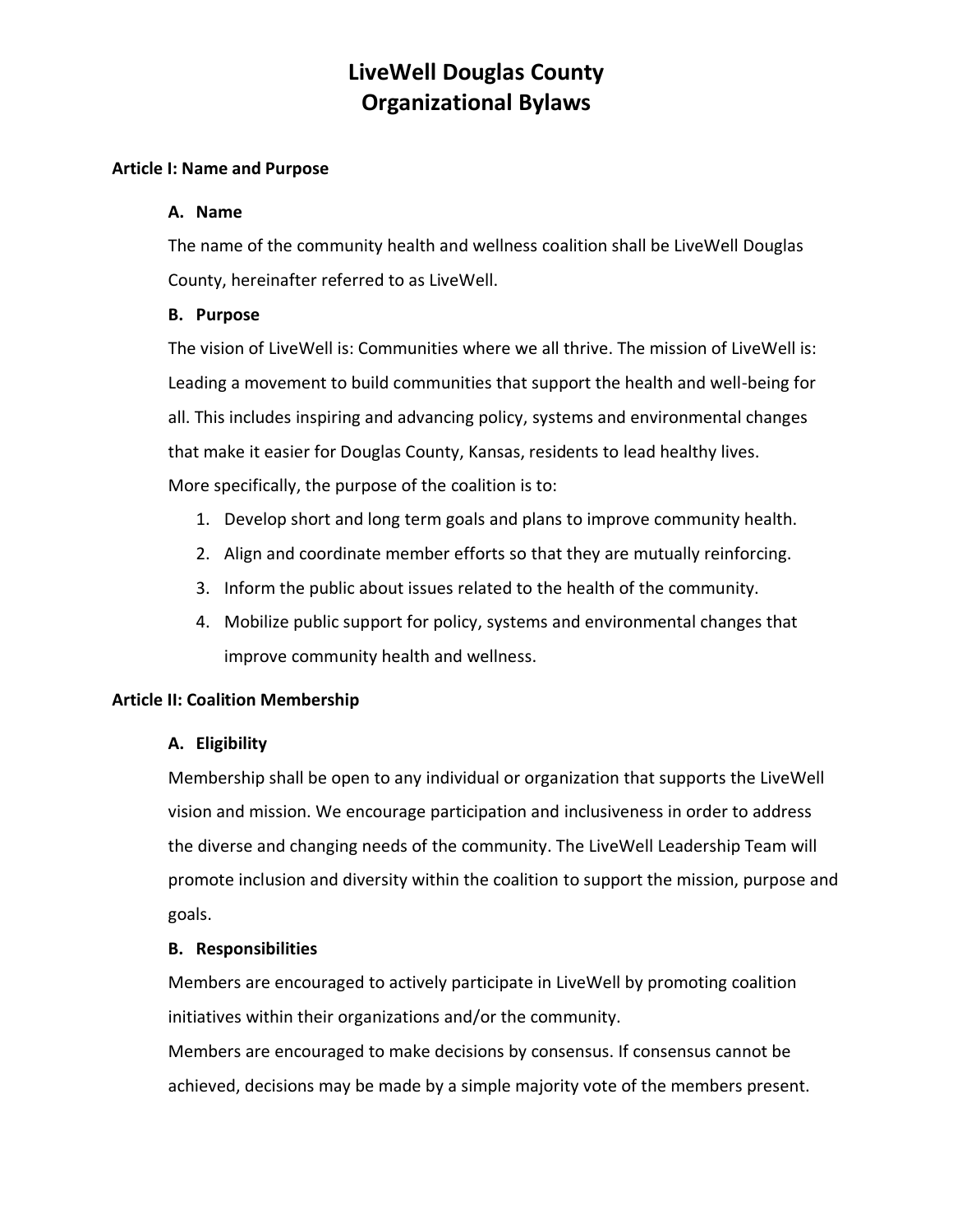### **Article III: Officers**

### **A. Chair**

The Chair shall be the principal elected officer of LiveWell. The Chair shall serve a oneyear term. Upon completion of the term, the Chair shall assume the position of Past Chair. The Chair will perform the following duties:

- 1. Schedule and plan the agenda for Executive Committee meetings.
- 2. Preside at LiveWell Leadership Team meetings, Executive Committee meetings and related functions.
- 3. Ensure that the Executive Committee performs its responsibilities.
- 4. Serve as a spokesperson and representative for the coalition.

### **B. Chair-Elect**

The Chair-Elect shall be an elected officer of LiveWell. The Chair-Elect shall serve a oneyear term. Upon completion of the term, the Chair-Elect shall assume the position of Chair. The Chair-Elect will perform the following duties:

- 1. Carry out the duties and responsibilities of the Chair in the absence of the Chair.
- 2. Serve as an active member of the LiveWell Executive Committee and Leadership Team.
- 3. Other duties and responsibilities delegated by the Chair as needed.

## **C. Past Chair**

The Past Chair shall serve a one-year term as an active member of the LiveWell Executive Committee and Leadership Team. The Past Chair will assist the Chair and Chair-Elect as needed.

### **Article IV: Committees**

### **A. Executive Committee**

The Executive Committee of the coalition will consist of the Chair, the Chair-Elect, the Past Chair, and one staff member of each Supporting Organization of the coalition. The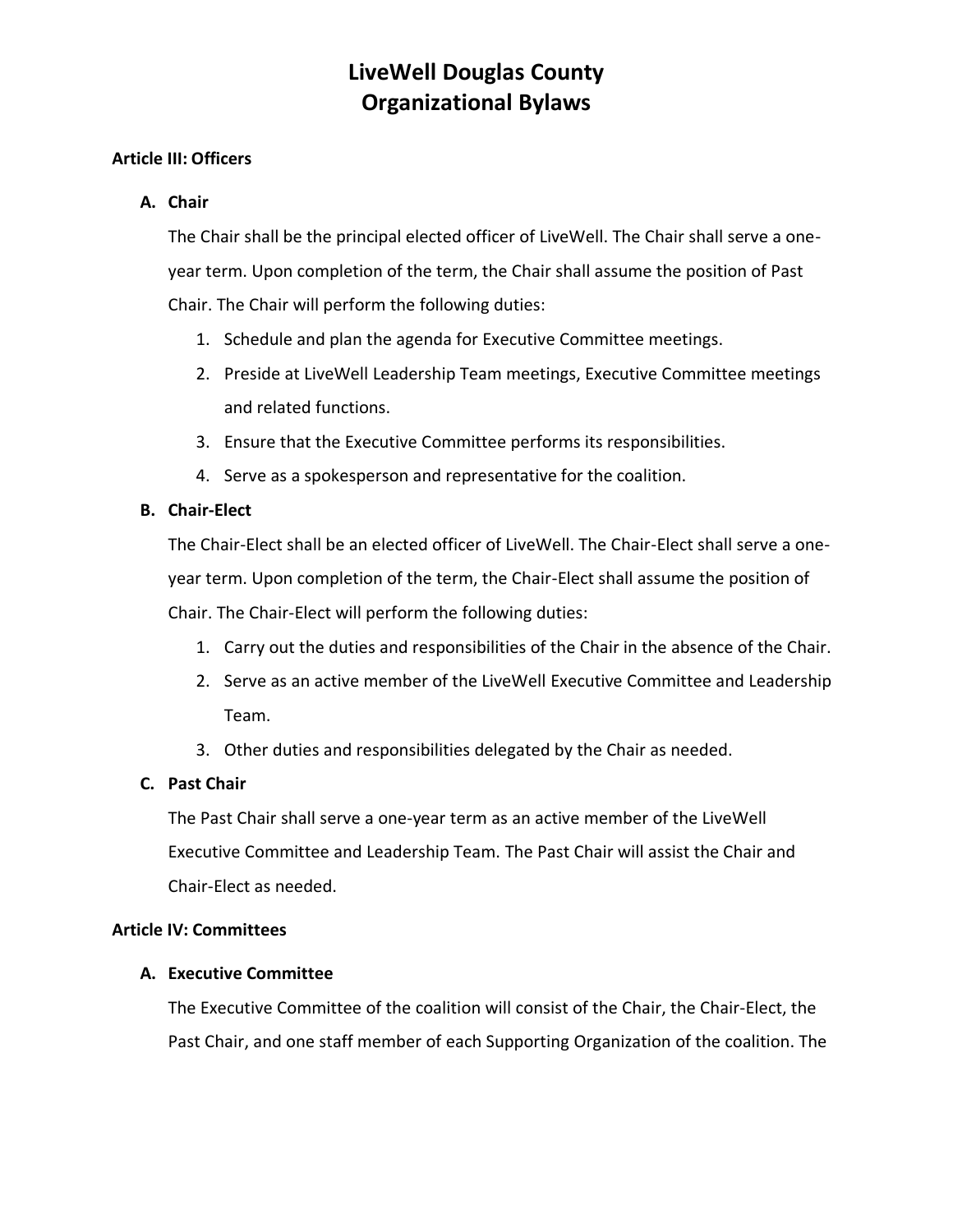term of the Chair, Chair-Elect and Past Chair will begin annually on July 1. The Executive Committee will provide ongoing oversight and guidance to the coalition.

The Executive Committee shall supervise and direct the affairs of the coalition within the limits set forth in this document.

The Executive Committee shall:

- 1. Meet at least bimonthly or to the extent needed to support accomplishment of the purpose and goals of the coalition.
- 2. Schedule and plan the agenda for Leadership Team meetings.
- 3. Identify potential new and support existing work groups and ad hoc committees to advance the goals of the coalition, including developing processes to ensure effective leadership and composition of coalition committees.
- 4. Develop processes to remove coalition members who fail to fulfill their responsibilities.
- 5. Approve requests for use of the LiveWell name, image or brand.
- 6. Approve unbudgeted requests for use of financial resources of less than \$1,000.
- 7. Recommend policy and bylaw changes to the coalition, as needed.
- 8. Schedule, plan and conduct meetings of the full coalition as needed.

## **B. Leadership Team**

The Leadership Team shall strive to represent the community to the greatest extent possible. The Leadership Team shall be composed of the Executive Committee and leadership positions from all Work Groups.

The Leadership Team shall:

1. Meet at least bimonthly or to the extent needed to support accomplishment of the purpose and goals of the coalition. In order to conduct any formal business on behalf of the coalition, a quorum of Leadership Team members must be present. Quorum is defined as representation by more than half of active work groups and at least two Executive Committee members. On any issue requiring a vote, each member of the Executive Committee and the Chairs of the Work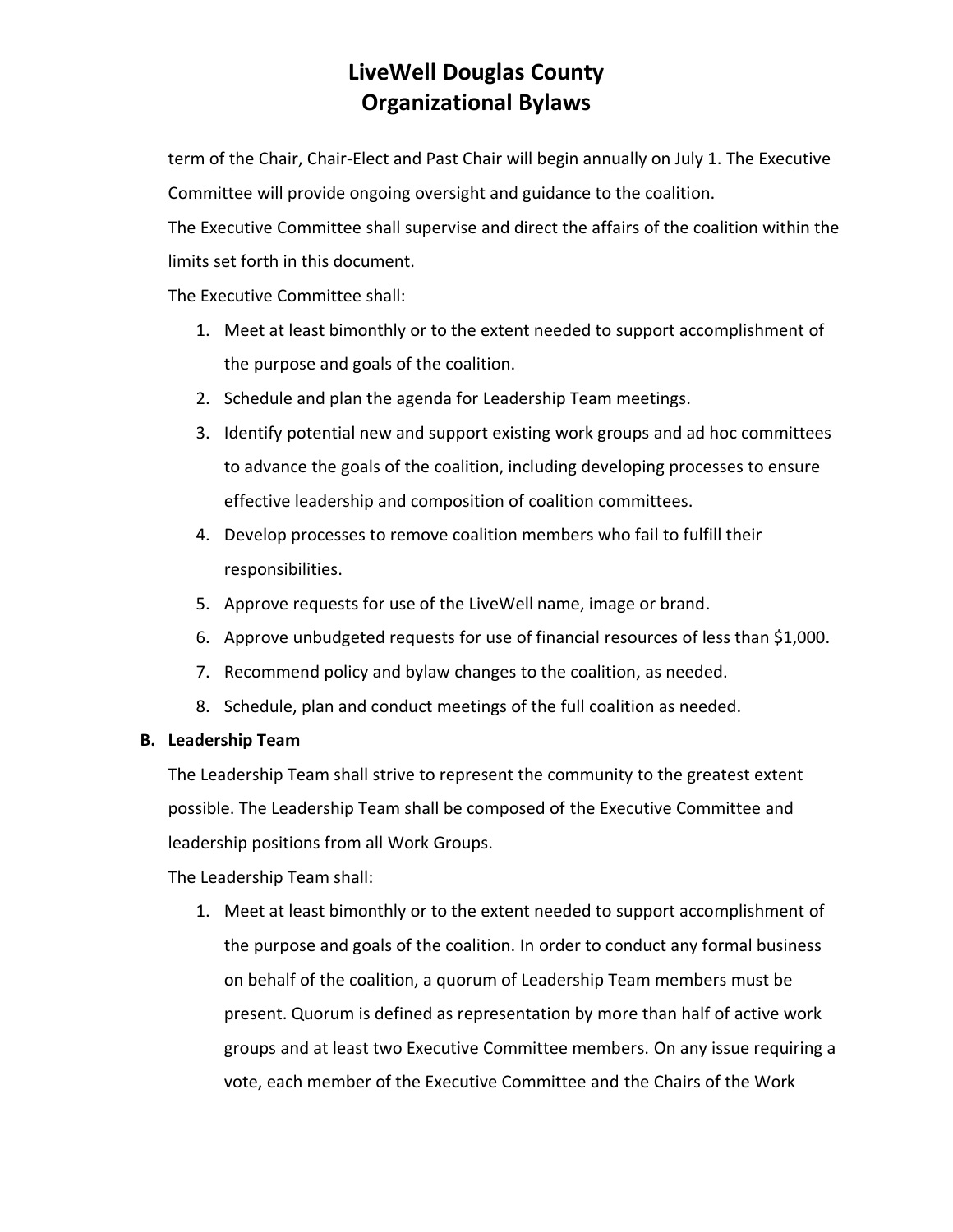Groups (or their designee) are eligible to cast a vote. All decisions will be made by a simple majority of those voting.

- 2. Develop and maintain the coalition's work plan and recommend periodic updates to the coalition.
- 3. The Leadership Team shall establish, maintain, and when applicable, disband, work groups and ad hoc committees.
- 4. Develop processes to ensure ongoing input from coalition members and the community.
- 5. Promote broad representation from the community to promote health equity.
- 6. Ensure coordination and communication between all coalition committees.
- 7. Ensure long-term sustainability of the coalition and provide oversight of grants, grant applications and budgets that provide operational support for the work of the coalition.
- 8. Approve requests for use of any financial resources of \$1,000 or more.
- 9. Advise the Executive Committee and/or the Supporting Organizations in all major matters concerning the nature, scope and extent of coalition activities.

Leadership Team members shall:

- 1. Serve an annual term beginning on July 1.
- 2. Attend a minimum of fifty percent of the Leadership Team meetings.
- 3. Actively promote LiveWell and the coalition's initiatives within their organizations and/or the community.

To encourage participation, notice of Leadership Team meetings shall be sent at least four weeks prior to the meeting date, unless a meeting needs to be held in special circumstances. Leadership Team meeting agendas shall be sent at least one week prior to the meeting date.

## **C. Work Groups**

The purpose of work groups is to advance policy, system and environmental changes that support the LiveWell vision and mission. The Leadership Team shall establish,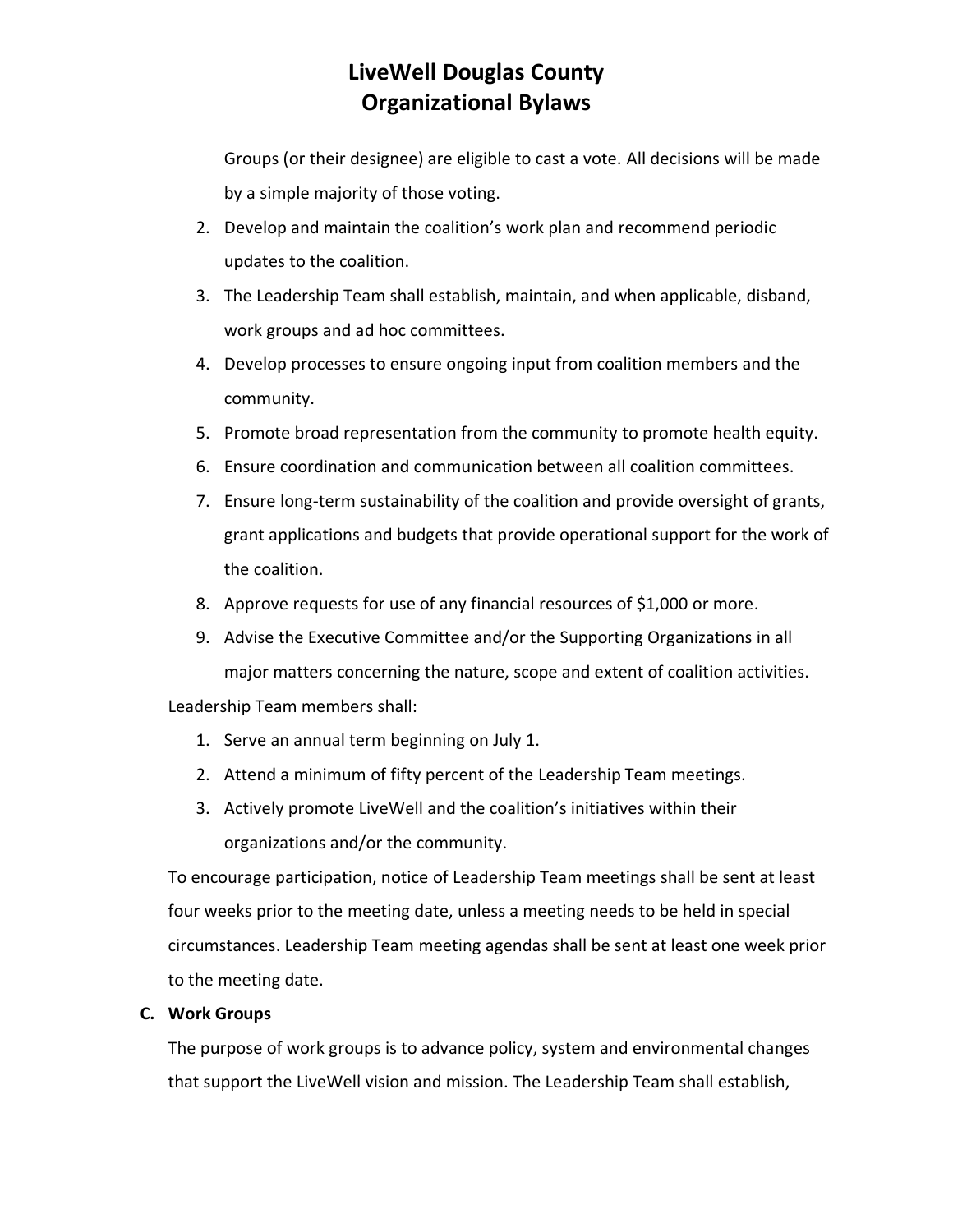maintain, and when applicable, disband, work groups that the coalition uses on an ongoing basis. Annual nominations for Work Group leadership positions will be submitted to the Leadership Team, who shall then determine the leadership positions within work groups. Work groups shall meet at least six times per year. To encourage participation, notice of work group meetings shall be sent at least four weeks prior to the meeting date, unless a meeting needs to be held in special circumstances. Meeting agendas shall be sent at least one week prior to the meeting date.

#### **D. Ad Hoc Committees**

The Leadership Team shall establish, maintain, and when applicable, disband, ad hoc committees formed for a limited period of time to address a specific need. The Leadership Team shall determine the leadership positions within ad hoc committees. Ad hoc committees shall meet as needed.

#### **Article V: Support**

#### **A. Supporting Organizations**

Lawrence-Douglas County Public Health and K-State Research and Extension – Douglas County shall serve as the neutral supporting (backbone) organizations of the coalition. As backbone organizations, they will serve on the Executive Committee and Leadership Team. Staff working with/for supporting organizations may also serve in LiveWell Executive Committee leadership roles and/or work group leadership roles within LiveWell. The Supporting Organizations shall support the coalition as agreed upon in the Framework of Support for LiveWell Douglas County (please see Appendix A).

#### Article VI: Stakeholder Engagement

A. The purpose, frequency and intent of LiveWell's engagement with elected officials are important to consider given the coalition's focus on policy, system and environmental changes toward community health improvement. While representing the coalition, members should approach stakeholders deliberately, respectfully and with a willingness to assist in the development of strategies to improve the current state of affairs.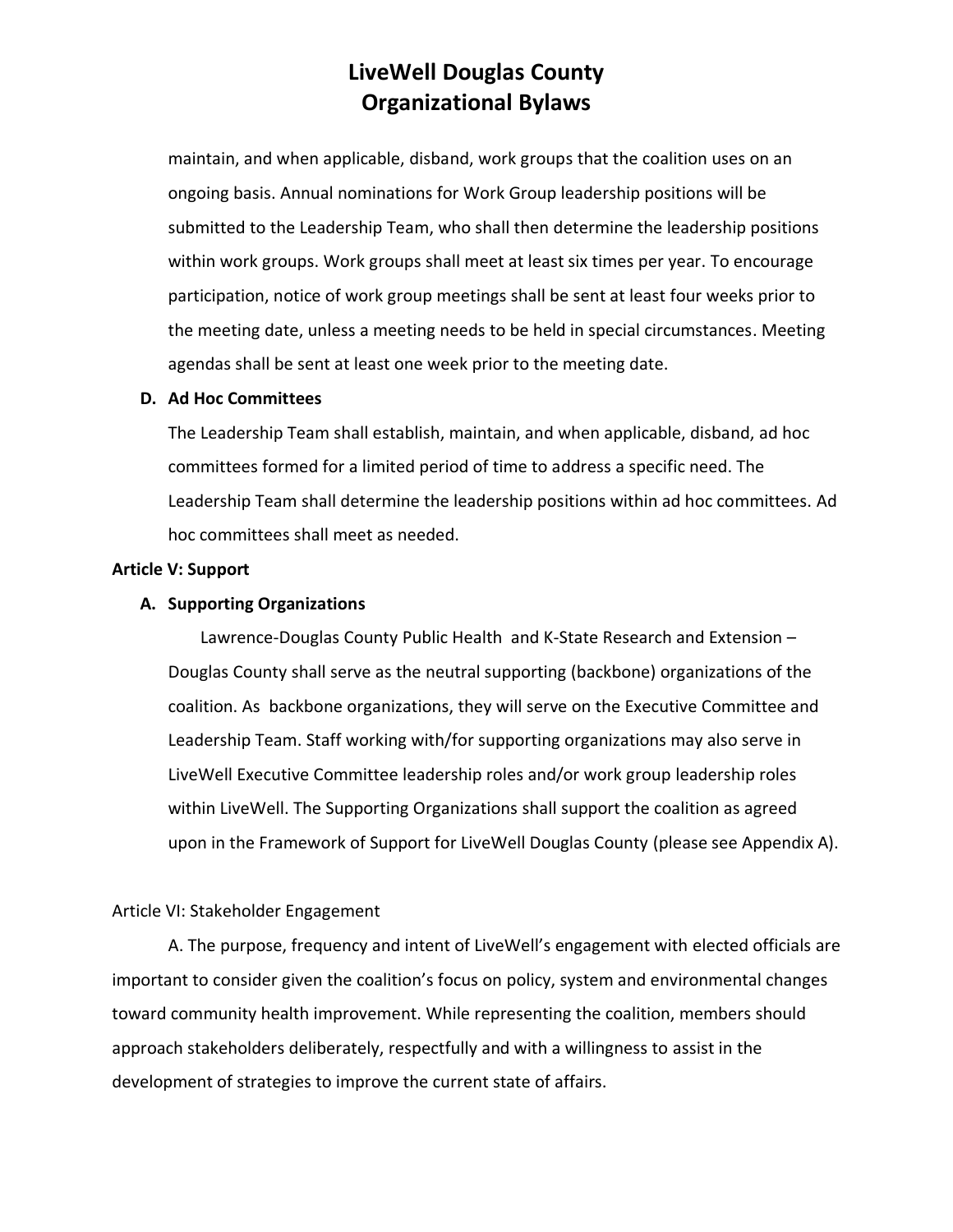B. Engagement activities on behalf of the coalition are expected to be representative of the coalition's position(s). To ensure transparency, open communication and alignment with coalition objectives with regard to elected officials, members who intend to approach these stakeholders as representatives of LiveWell are required to document their efforts and share with the Leadership Team. Members attempting to influence policy are strongly encouraged to apprise the Executive Committee in writing prior to engaging elected officials.

### **Article VII: Adoption and Amendment of Bylaws**

These Bylaws are adopted and may be subsequently amended by the Leadership Team. These Bylaws shall become effective immediately upon their adoption or amendment by the Leadership Team.

Any member of the LiveWell Leadership Team may propose amendments to the Bylaws. Proposed amendments shall be presented to the Executive Committee no less than four weeks before consideration by the Leadership Team. The Executive Committee will ensure that any proposed amendments are sent to Leadership Team members no less than two weeks prior to consideration.

Adoption and Amendment of these Bylaws shall be made by a vote of the Leadership Team.

Date of adoption: February 22, 2012 Amended: October 16, 2014, June 15, 2018, June 12, 2020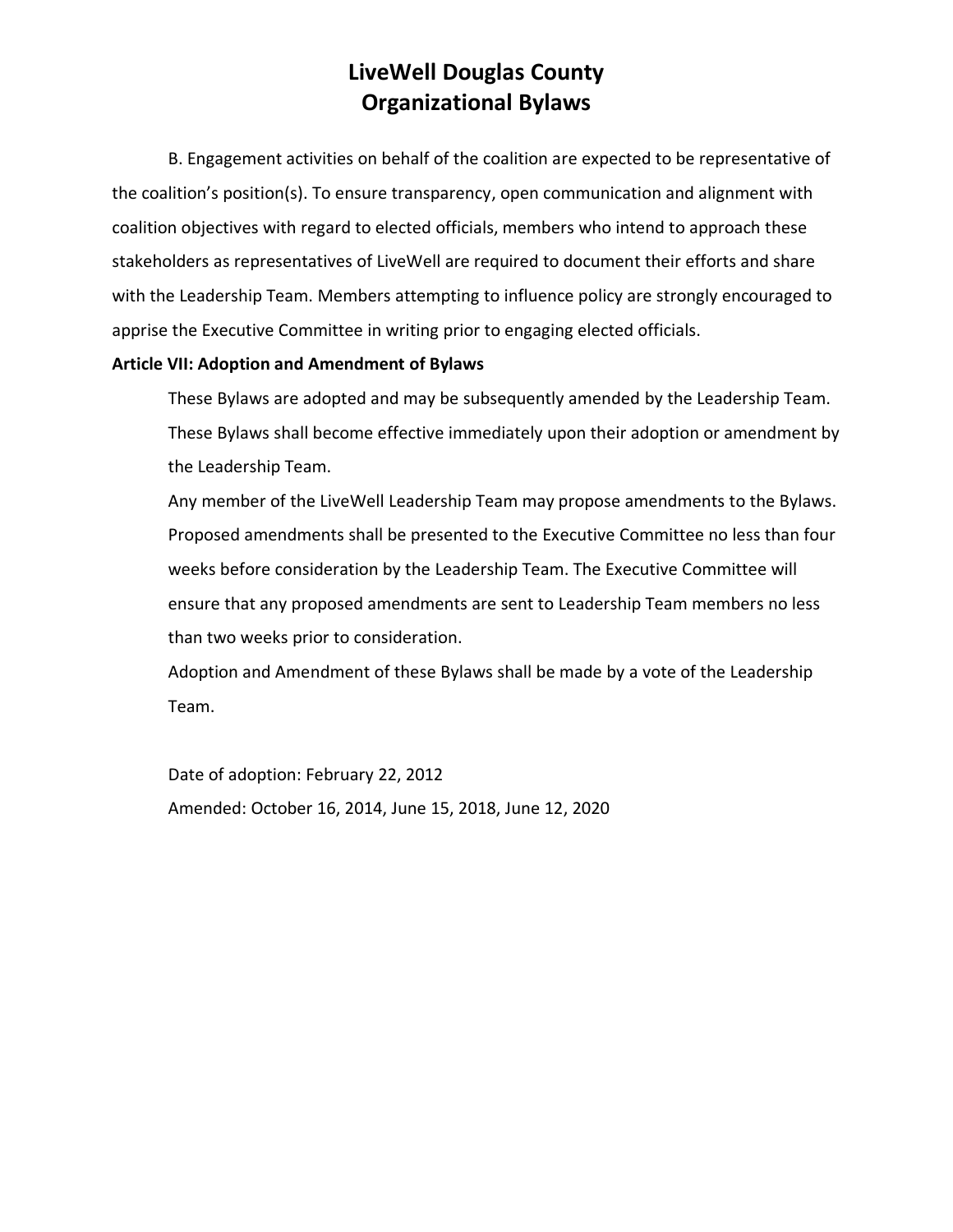Appendix A. Framework of Support for LiveWell Douglas County

|                                                                                                                                                                                                                                                                  | <b>K-State Research and Extension</b>                                                                                                                                                                                                                                                                               |
|------------------------------------------------------------------------------------------------------------------------------------------------------------------------------------------------------------------------------------------------------------------|---------------------------------------------------------------------------------------------------------------------------------------------------------------------------------------------------------------------------------------------------------------------------------------------------------------------|
| <b>LDC PH</b>                                                                                                                                                                                                                                                    | <b>Support Provided</b>                                                                                                                                                                                                                                                                                             |
| <b>Support Provided</b>                                                                                                                                                                                                                                          |                                                                                                                                                                                                                                                                                                                     |
| <b>Leadership and Community Engagement:</b><br>1) Support collaborative leadership and<br>leadership development<br>2) Participate in updating organization<br>policies and strategies as needed.<br>3) Participate in community event planning<br>and execution | Leadership & Community Engagement:<br>1) Support collaborative leadership and<br>support leadership development<br>2) Serve as a public ambassador for<br>LiveWell<br>3) Work with Leadership Team to<br>update outreach strategy as needed<br>4) Help identify and recruit additional<br>cross-sector stakeholders |
|                                                                                                                                                                                                                                                                  | 5) Plan and manage logistics for and<br>attend community events.                                                                                                                                                                                                                                                    |
| Data & Evaluation associated with the                                                                                                                                                                                                                            |                                                                                                                                                                                                                                                                                                                     |
| <b>Community Health Plan:</b>                                                                                                                                                                                                                                    |                                                                                                                                                                                                                                                                                                                     |
| 1) Manage and maintain all associated data                                                                                                                                                                                                                       |                                                                                                                                                                                                                                                                                                                     |
| 2) Support maintenance of Community                                                                                                                                                                                                                              |                                                                                                                                                                                                                                                                                                                     |
| Check Box platform                                                                                                                                                                                                                                               |                                                                                                                                                                                                                                                                                                                     |
| 3) Support MySideWalk                                                                                                                                                                                                                                            |                                                                                                                                                                                                                                                                                                                     |
| <b>Strategic Coherence: Action</b>                                                                                                                                                                                                                               | <b>Strategic Coherence:</b>                                                                                                                                                                                                                                                                                         |
| Planning/Execution: support/ plan                                                                                                                                                                                                                                | Support and strengthen community                                                                                                                                                                                                                                                                                    |
| implementation strategies for initiatives that                                                                                                                                                                                                                   | engagement and partnerships; conduct                                                                                                                                                                                                                                                                                |
| align with CHP and CDRR                                                                                                                                                                                                                                          | outreach; support collaborative efforts                                                                                                                                                                                                                                                                             |
|                                                                                                                                                                                                                                                                  | to advance the common agenda                                                                                                                                                                                                                                                                                        |
| <b>Communications:</b>                                                                                                                                                                                                                                           |                                                                                                                                                                                                                                                                                                                     |
| 1) Support LiveWell website,                                                                                                                                                                                                                                     |                                                                                                                                                                                                                                                                                                                     |
| 2) Support eNewletter creation and<br>distribution                                                                                                                                                                                                               |                                                                                                                                                                                                                                                                                                                     |
| 3) Support development and execution of<br>media strategy                                                                                                                                                                                                        |                                                                                                                                                                                                                                                                                                                     |
| 4) Annual Report development                                                                                                                                                                                                                                     |                                                                                                                                                                                                                                                                                                                     |